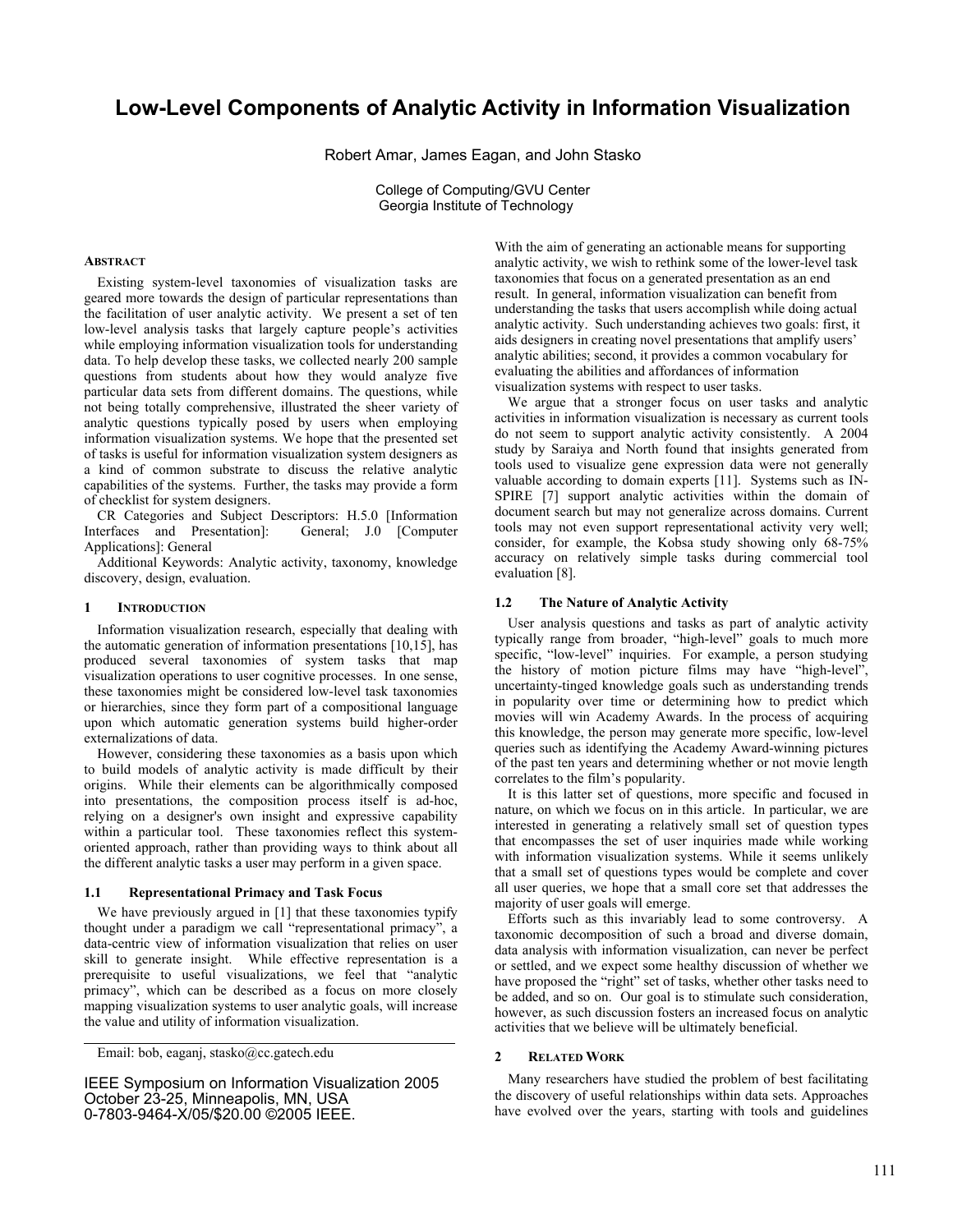based largely on the properties of the data itself. Taxonomic analyses of both system and user tasks have evolved as a way to manage the wider variety of representations that has come into standard use.

# **2.1 Data-Centric Approaches**

Jacques Bertin, one of the earliest practitioners of data analysis and presentation, understood the deduction of relationships to be a matter of permutation [2]. Bertin proposed a synoptic that differentiated between ordered, reorderable (what we might today call "nominal"), and topographic data, established retinal qualities of marks that would allow viewers to differentiate between marks, and provided guidelines for representing data as arrays of marks, histograms, and curves based on its dimensionality. One can understand lower-level analytic activity as the organization of information gained from the differentiation between and the permutation of graphical marks, although such a framing does not always provide an understanding of how this activity is organized.

John Tukey developed several methods known collectively as exploratory data analysis [13]. Tukey was interested in using statistics to *extract* potentially useful hypotheses from data, as opposed to confirming existing proposed hypotheses. To accomplish these goals, he introduced quantitative methods to reduce the effect of outliers, such as resistant lines and median polish analysis, and visual techniques such as box plots, rootograms, and Pareto charts that emphasize summary statistics and enumerate potential root causes of phenomena.

# **2.2 Task-based and System-based Taxonomic Approaches**

Wehrend and Lewis [14] propose a classic taxonomy of what could be called "cognitive tasks". They create a matrix of representation sub-problems that correspond to a particular combination of an object type, such as scalar or vector, and a user cognitive task, such as correlation, distribution, or point identification; the authors identify eleven such user tasks based on a literature search (identify, locate, distinguish, categorize, cluster, distribute, rank, compare within entities, compare between relations, associate, correlate). They then populate the matrix with representation techniques to create a mapping between techniques and problems. Finally, they show how techniques from this matrix can be used to generate visualizations of flow in irrigation systems.

Efforts in automatic presentation generation have produced a different perspective on low-level visualization system tasks.

The Roth and Mattis [10] taxonomy informs presentation design within the SAGE tool. While much of the taxonomy presented deals with static characteristics of the data, one of its dimensions deals explicitly with user information-seeking goals. Roth and Mattis use two characteristics to deal with such goals: display functions, which vary presentation of a data set based on whether users desire exact value lookup, comparison, or correlation; and distribution functions, which specify how to distribute sets of related information within the presentation.

Zhou and Feiner [15] examine techniques for automatically creating multimedia presentations in their tool, IMPROVISE, based on user goals. The authors group high-level presentation goals into two intents: "inform", which deals with elaboration and summarization of data; and "enable", which deals with data exploration and derivation of relationships. They then refine the Wehrend and Lewis operations into visual tasks organized by their visual accomplishments (low-level user or presenter goals) and visual implications (what visual capabilities are called upon in the attainment of the visual accomplishments). Each presentation intent maps to visual tasks that achieve it; for instance, the intent "enable-compute-sum" has correlate, locate, and rank.

Finally, other taxonomies take a more system capability-driven approach to characterizing visualization operations.

Shneiderman [12] posits a task-by-data-type taxonomy that crosses information-seeking visualization tasks (overview, zoom, filter, details-on-demand, relate, history, extract) with different types of data (1-D, 2-D, 3-D, multi-dimensional, time series, network, tree) and discusses both examples and missed opportunities for supporting the given tasks. The taxonomy assumes an implicit mapping between user goals and these visualization tasks.

Card presents a Visualization Reference Model [3] that emphasizes, among other things, the specific mappings of data tables into visual structures, and the iterative effects of human interactions with these mappings. Card uses the constraints presented by these mappings to organize information visualization techniques into three types of "visual structure" (simple, composed, and interactive) as well as focus + context abstractions. Card did not explicitly map user tasks to transformations within the reference model; more recently, though, Card, Pirolli and colleagues have done work in understanding analyst sensemaking techniques using cognitive task analysis techniques [4]. This work posits interlocked, bidirectional information foraging and sensemaking loops, and describes high-level tasks done in going both from theory to data as well as data to theory.

Chi [6] taxonomizes existing visualization techniques into several data categories (scientific visualization, geographic InfoVis, 2D, multi-dimensional, information landscapes, trees, networks, text, and web). He extends the Card reference model into a Data State Reference Model [5] in order to isolate common operational steps within each visualization type. Chi has the explicit aims of assisting implementers with choosing and deploying visualization techniques and broadening the visualization design space.

# **3 TOWARD CONCRETE TASKS FOR ANALYTIC ACTIVITY**

Our original intent was to create low-level analytic tasks from experience and literature search. However, accomplishing the goal of depicting low-level concrete steps in analytic activity and providing operational guidance to designers requires a more grounded approach. We decided to draw upon a basis of existing document analytic activity to serve as a foundation.

# **3.1 Data Collection**

To gather a corpus of analysis questions, we reviewed the work of students in our Spring 2004 Information Visualization course. As part of a series of assignments, students were asked to generate data analysis questions for provided data sets and then evaluate how well the questions could be answered using particular commercial visualization tools (in this case, Spotfire Pro 4.0, Eureka/Table Lens, InfoZoom and SeeIT). The students generated 196 valid analysis tasks that we used in the next phase.

The following table lists the data sets used, along with their dimensionality, cardinality, and the number of analysis questions students generated for each data set.

| Data Set        | Dimensionality | Cardinality | <b>Questions</b><br>Generated |
|-----------------|----------------|-------------|-------------------------------|
| Cereals         | 15             |             | 43                            |
| Mutual funds    | 14             | 987         | 14                            |
| Cars            | 10             | 407         | 53                            |
| Films           |                | 1742        | 47                            |
| Grocery surveys |                | 5164        | 39                            |

The directions to the students for generating questions read: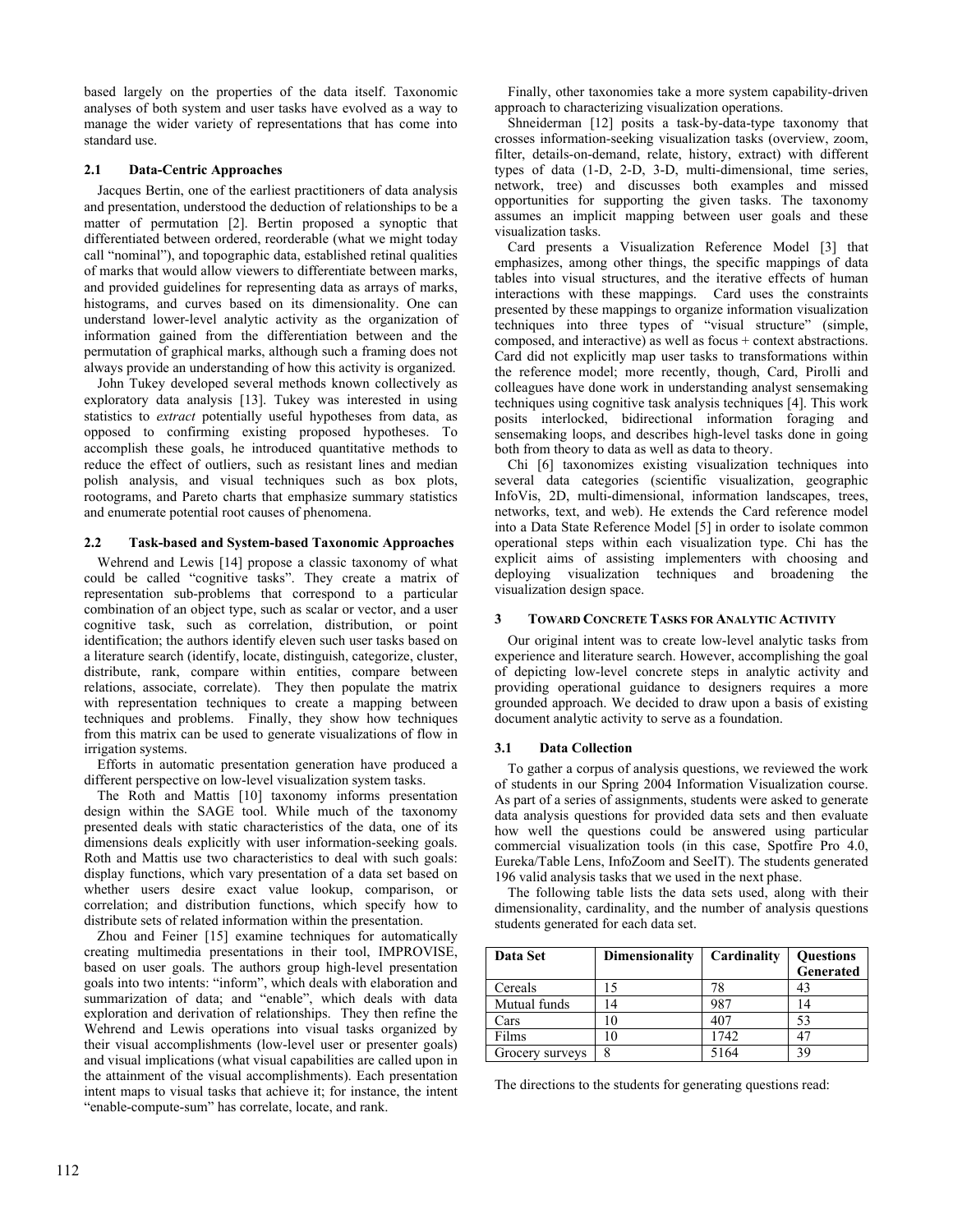"Pick the two [data sets] that are most interesting to you to use in the assignment. Briefly scan the text of the files and familiarize yourself with the variables. Write down a few hypotheses to be considered, tasks to be performed, or questions to be asked about the data elements. Recall all the different kinds of analysis tasks that we discussed earlier in the course (identification, outliers, correlations, clusters, trends, associations, presentation, etc.)."

# **3.2 Analysis Approach**

We used an affinity diagramming approach, grouping similar questions and iteratively refining the groups according to what we believed to be the core knowledge goal of the questions in each group. Clearly, a general concept such as "correlation" can involve subtasks or sub-operations; however, most of the suboperations performed in the questions generally fell under tasks we already had isolated from other questions.

Our affinity diagramming approach led to ten component tasks across the analytic questions submitted by the students. Since we concentrated on user goals independent of particular visualization systems or paradigms (although the questions may have been influenced by the systems used in the assignment, as discussed later in this article), our list of tasks is free of system-specific operations such as "zoom". Tasks such as "filter" are offered in the spirit of users' analytic desires as opposed to that of low-level cognitive tasks or operators.

#### **4 AN ANALYTIC TASK TAXONOMY**

The ten tasks from the affinity diagramming analysis are:

- Retrieve Value
- Filter
- Compute Derived Value
- Find Extremum
- Sort
- Determine Range
- Characterize Distribution
- **Find Anomalies**
- Cluster
- **Correlate**

Each of the tasks is presented in the following sections, along with a *pro forma* abstract [9] and example questions that serve as general models and examples of the tasks. These tasks are not meant to be a normative picture of user analytic activity, but rather to provide a vocabulary for discussion.

In the task descriptions, we use the following terms:

- *data case*: an entity in the data set
- *attribute*: a value measured for all data cases in a data set
- *aggregation function*: a function that creates a numeric representation for a set of data cases (e.g. average, sum, count)

# *1. Retrieve Value*

**General Description:** Given a set of specific cases, find attributes of those cases.

**Pro Forma Abstract:** What are the values of attributes {X, Y, Z, ...} in the data cases  ${A, B, C, ...}$ ?

## **Examples:**

- What is the mileage per gallon of the Audi TT?
- How long is the movie Gone with the Wind?

This task serves as a subtask for many other tasks; in particular, once a set of cases is known from another operation, such as finding a case with an extreme value of an attribute (see task 4, "Find Extremum"), this task is often used to read off relevant attributes. However, we only classify a question as a value retrieval if the particular cases to be examined are specified at the time of the question.

### *2. Filter*

**General Description:** Given some concrete conditions on attribute values, find data cases satisfying those conditions.

**Pro Forma Abstract:** Which data cases satisfy conditions {A, B, C...}?

# **Examples:**

**-** What Kellogg's cereals have high fiber?

- What comedies have won awards?
- Which funds underperformed the SP-500?

This is another task used as a subtask in many other questions. In particular, this type of question relies on classifying cases by a condition that can be measured independent of any other data case in the data set.

This leads to an interesting phenomenon for questions such as, "Which data cases have a high value for attribute X?" In this case, an operating definition for what entails a "high" value is necessary; once such a definition is established, the question becomes answerable in a concrete fashion. On the other hand, questions such as, "Which data case has the highest value of attribute X?" rely on properties of all other elements in the data set, and are thus not part of this category.

For example, in the question "What Kellogg's cereals have high fiber," there is an implicit definition of what it means for a cereal to be high in fiber, independent of the fiber values of the other cereals in the data set. Once the analyst makes that implicit definition explicit, this question becomes "What Kellogg's cereals have more than *x* grams of fiber" for some value of *x*. Questions of the form "What Kellogg's cereal has the highest fiber," by contrast, are only answerable relative to the other cereals in the data set.

### *3. Compute Derived Value*

**General Description:** Given a set of data cases, compute an aggregate numeric representation of those data cases.

**Pro Forma Abstract:** What is the value of aggregation function F over a given set S of data cases?

#### **Examples:**

- What is the average calorie content of Post cereals?
- What is the gross income of all stores combined?
- How many manufacturers of cars are there?

Computing an aggregation (e.g. average, median, count) is a common task in data analysis. In particular, more complex aggregators such as "count-unique-values-of" can provide insights into the data itself. This task also appears as a subtask in other operations; in particular, some questions compare categories without a particular operating definition of what is being compared, such as: "Which cars are more fuel-efficient, Japanese cars or American cars?" These questions imply some sort of aggregator function without specifying exactly how that aggregation is calculated.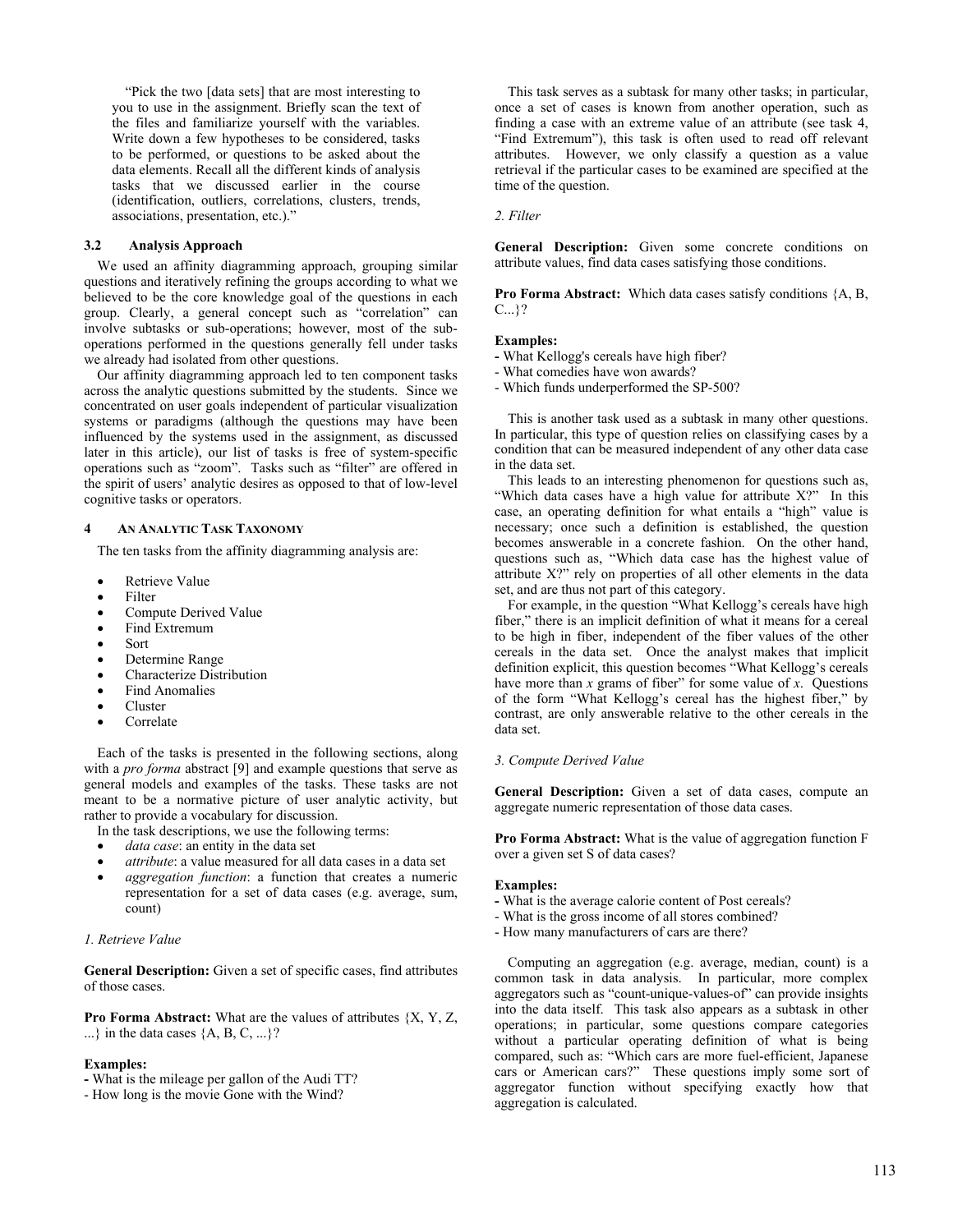### *4. Find Extremum*

**General Description:** Find data cases possessing an extreme value of an attribute over its range within the data set.

**Pro Forma Abstract:** What are the top/bottom N data cases with respect to attribute A?

# **Examples:**

- What is the car with the highest MPG?
- What director/film has won the most awards?
- What Robin Williams film has the most recent release date?

Finding high or low values of an attribute was a very common operation across the student questions. Note that this task differs from "Sort" (task 5) since a complete sort is not always necessary to find an extreme value, and also differs from "Find Anomalies" (task 8) since anomalies are not always extreme values.

*5. Sort* 

**General Description:** Given a set of data cases, rank them according to some ordinal metric.

**Pro Forma Abstract:** What is the sorted order of a set S of data cases according to their value of attribute A?

#### **Examples:**

**-** Order the cars by weight.

- Rank the cereals by calories.

Although this task is fairly self-explanatory, it appeared only infrequently as a task unto itself. Sorting is generally a substrate for extreme value finding, especially when searching for a number of values at the extreme and not just the most extreme value.

## *6. Determine Range*

**General Description:** Given a set of data cases and an attribute of interest, find the span of values within the set.

**Pro Forma Abstract:** What is the range of values of attribute A in a set S of data cases?

## **Examples:**

- What is the range of film lengths?
- What is the range of car horsepowers?
- What actresses are in the data set?

The range task is an important task for understanding the dynamics of data within a data set. Users can use range data to help decide the suitability of the data set for a particular analysis, or understand something about the general types of values found for a particular attribute. The "range" of a categorical attribute can be thought of as an enumeration of all its unique values in a set.

# *7. Characterize Distribution*

**General Description:** Given a set of data cases and a quantitative attribute of interest, characterize the distribution of that attribute's values over the set.

**Pro Forma Abstract:** What is the distribution of values of attribute A in a set S of data cases?

#### **Examples:**

- What is the distribution of carbohydrates in cereals?
- What is the age distribution of shoppers?

Distribution, like range, is another important task for characterizing data. Users can get a general sense of distribution to understand "normalcy" in data as opposed to anomaly (see task 8, "Find Anomalies"). Sometimes the distribution task is hidden; for example, "Compare Frosted Flakes' calories per serving to those of all other cereals" is really a question of location within a distribution.

# *8. Find Anomalies*

**General Description:** Identify any anomalies within a given set of data cases with respect to a given relationship or expectation, e.g. statistical outliers.

**Pro Forma Abstract:** Which data cases in a set S of data cases have unexpected/exceptional values?

### **Examples:**

**-** Are there exceptions to the relationship between horsepower and acceleration?

- Are there any outliers in protein?

Anomalous values in a data set often provide a basis for further exploration. This task can be thought of as a complementary task to "distribution", although it is not always framed as such (e.g. sometimes a distribution is assumed, as in the case of a standard box-and-whisker plot).

## *9. Cluster*

**General Description:** Given a set of data cases, find clusters of similar attribute values.

**Pro Forma Abstract:** Which data cases in a set S of data cases are similar in value for attributes  $\{X, Y, Z, \ldots\}$ ?

## **Examples:**

- Are there groups of cereals w/ similar fat/calories/sugar?
- Is there a cluster of typical film lengths?

Users naturally group similar items together. This proximity can have a number of connotations depending on the clustering attributes; for example, similar products may be market competitors, members of a family of products, or simply represent the "normal" or expected case as opposed to outliers.

#### *10. Correlate*

**General Description:** Given a set of data cases and two attributes, determine useful relationships between the values of those attributes.

**Pro Forma Abstract:** What is the correlation between attributes X and Y over a given set S of data cases?

### **Examples:**

- Is there a correlation between carbohydrates and fat?
- Is there a correlation between country of origin and MPG?
- Do different genders have a preferred payment method?
- Is there a trend of increasing film length over the years?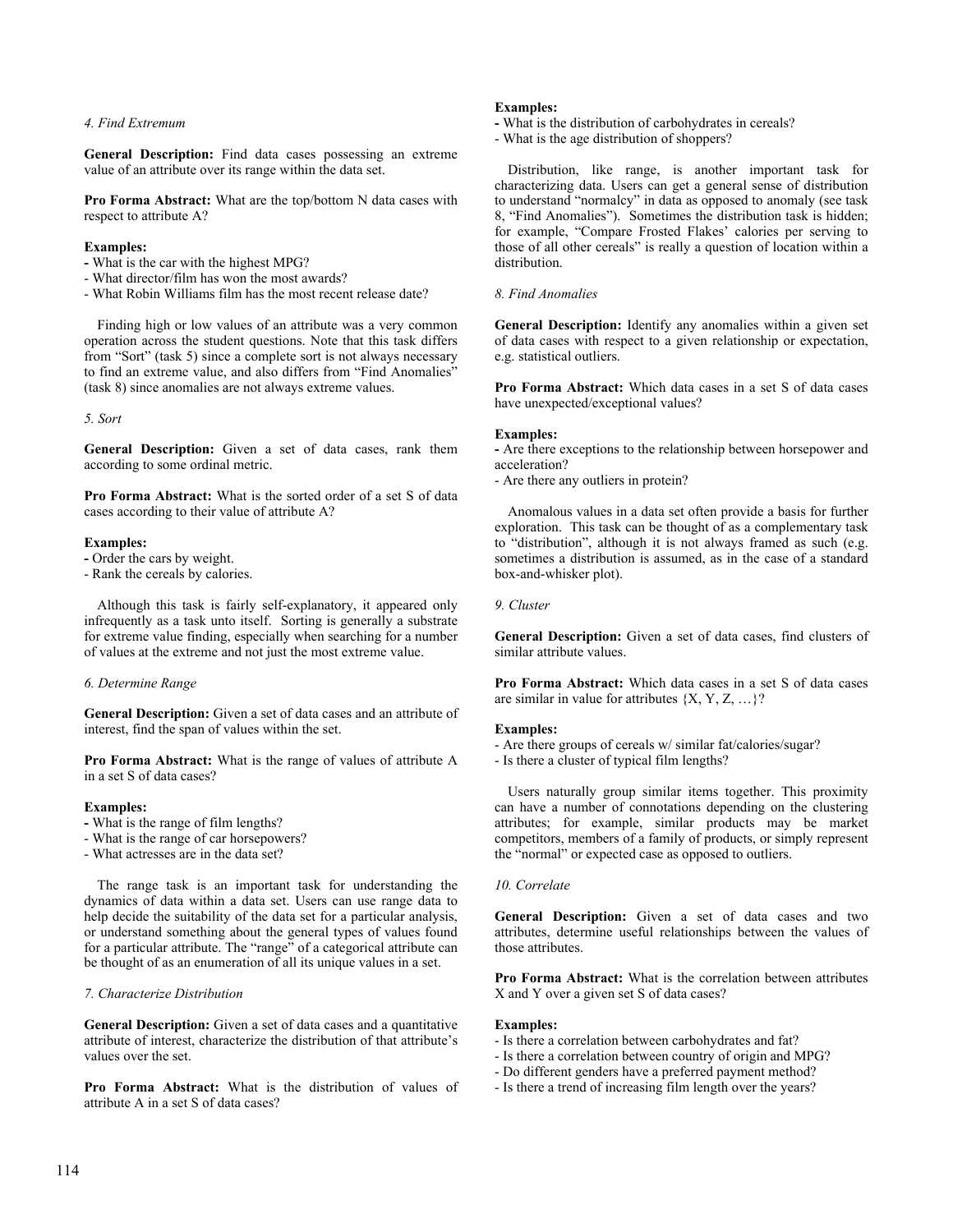One of the most interesting observations about the corpus of student questions as a whole was how frequently students desired to "correlate" one or more non-numeric attributes. The semantics of such questions, in our interpretation, leaned more towards isolating "coincidences" of interest. Membership in a category may be predictive of certain attribute values, but does not predict those same attribute values in a different category; for example, a comparison of American, German, and Japanese cars' gas mileage does not allow you to predict the gas mileage of Korean cars. The semantics of "true" quantitative correlation questions deal with purely numeric variables and the ability to generate a mathematical predictive model relating the values of attributes within a data set.

Questions such as the fourth example question above involving trends over time were quite common in the corpus of questions. We interpret such questions simply as correlations with temporal variables.

### **5 DISCUSSION**

It is difficult to construct a taxonomy that perfectly characterizes a domain so open to interpretation. In this section we discuss internal and external issues with the taxonomy and analysis methods.

### **5.1 Compound Tasks**

Considering the set of tasks in the taxonomy to be analytic "primitives" allows us to examine some questions that do not cleanly fit into one category but rather appear to be compositions of primitive tasks. For instance, the task "Sort the cereal manufacturers by average fat content" involves a Compute Derived Value (average fat) primitive followed by a Sort primitive.

Further, users may simply be interested in particular attribute values from a set smaller than the entire data set; for example, on the movies data set, one might ask, "Which actors have co-starred with Julia Roberts?" One can complete this task by first finding all movies with Julia Roberts (Filter) and then enumerating the set of actors within those movies (Retrieve Value).

As another example, consider the question, "Who starred in the most films in 1978?" This task differs from the basic extremum task in that the domain of the extremum operation is no longer data cases, but aggregate relationships of those data cases; in specific, a user must enumerate each actor and actress in the relevant portion of the data set (Retrieve Value), assign each one a count of the number of data cases in which each actor/actress was present (Compute Derived Value), and finally determine which actor/actress has the highest count (Find Extremum).

## **5.2 Omissions from the Taxonomy**

Even outside the context of combining analytic "primitives", there were a number of questions that still did not fit cleanly into the taxonomy. Such questions are marked either by a fundamentally mathematical or computational nature rather than an analytic one, or by uncertainty, either in the analytic process necessary to answer the question or user criteria employed during the knowledge-making process.

#### 5.2.1 Low-level Mathematical and Cognitive Actions

In constructing the taxonomy, we abstracted away as low-level, and thus beyond the scope of the present work, some basic mathematical and cognitive operations, such as determining that a data case mathematically satisfies filtering criteria or conditions and computing aggregate values from a mathematical perspective. In particular, we explicitly acknowledge the existence of a lowlevel mathematical comparison operation, one in which a value is evaluated for being less than, greater than, or equal to another value or values.

This leads to the notion of questions whose overall goal is too "low-level" for our analytic task taxonomy. For instance, the following questions involve the aforementioned mathematical comparison operation:

- "Which cereal has more sugar, Cheerios or Special K?"
- "Compare the average MPG of American and Japanese cars."

These questions utilize Retrieve Value and Compute Derived Value primitives, respectively, followed by a mathematical comparison operation. We view this very low-level comparison as being a fundamental cognitive action taken by the person using a visualization tool, rather than as a primitive in our analytic task taxonomy.

# 5.2.2 Higher-level Questions

We have found that the proposed ten tasks cover the vast majority of the corpus of analytic questions we studied. Some questions, however, imply tasks not explicitly covered by our task set, but instead they can be thought of as guiding higher-level exploration in the data set. For example:

- "Do any variables correlate with fat?"
- "How do mutual funds get rated?"
- "Are there car aspects that Toyota has concentrated on?"

Much learning of a domain can occur in the use of a properly structured visualization, and discovering interesting relationships between domain parameters is one part of that learning. While the corpus of questions mainly limited such exploration to correlation (another factor to be discussed in the next section), a lessstructured exploration is definitely possible.

#### 5.2.3 Uncertain Criteria

Other questions in the corpus contained uncertain criteria, for example:

- "Do cereals  $(X, Y, Z...)$  sound tasty?"
- "What are the characteristics of the most valued customers?"
- "Are there any particular funds that are better than others?"

While these questions may be answered by supposing the existence of some black-box aggregation function, there may be other ways to answer the question, such as use of a distribution or clustering method. Fundamentally, each of these questions involves a value judgment that is beyond the proposed primitives.

Another style of question common in the set involves a comparison operation that is much higher in level and more abstract than the fundamental mathematical comparison operation discussed earlier in the section. For instance, consider the questions:

- "What other cereals are most similar to Trix?"
- "How does the Toyota RAV4 compare to the Honda CRV?
- "Compare the distributions of values for sugar and fat in the cereals."

Each of these questions involves a more subjective evaluation of a data case, attribute, or derived value in comparison to others. We felt that the fundamental operation being performed in each of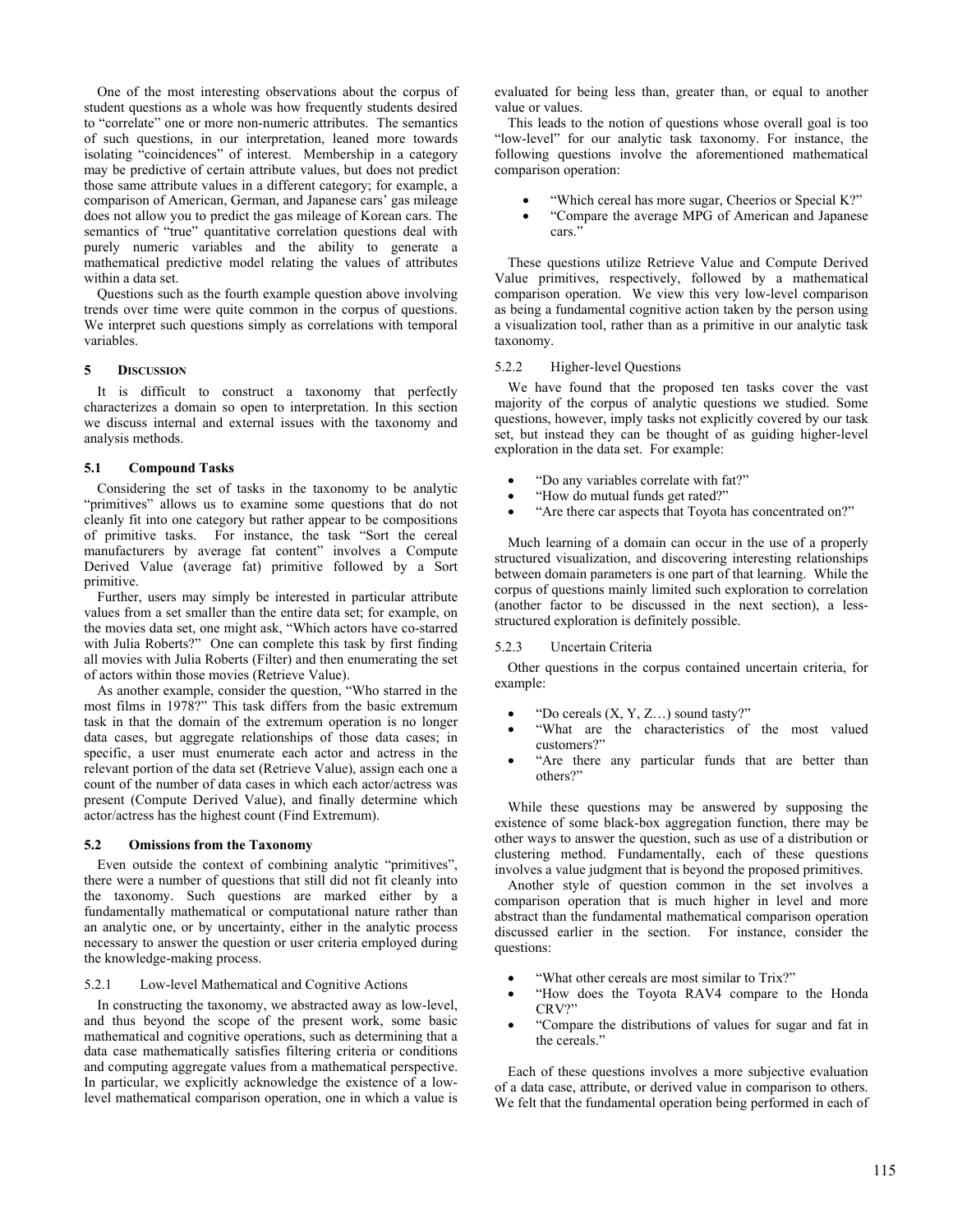these examples was not at the level of the ten primitives in our taxonomy.

# **6 OVERALL CONCERNS**

# **6.1 Similarity to Existing Taxonomies**

Of the taxonomies presented earlier, the closest in spirit to our efforts is that of Wehrend and Lewis [14]. While both taxonomies share many of the same tasks, several tasks differ either partially or entirely. We consider those tasks here.

We present four new analytic tasks not present in the Wehrend and Lewis framework: Compute Derived Value; Find Extremum; Find Anomalies; and Determine Range. The Wehrend and Lewis framework, similarly, presents operations not found in our taxonomy: associate; categorize; compare; and distinguish.

The four new tasks in our taxonomy frequently occurred in the corpus of analytic questions. The Compute Derived Value task frequently arose in performing visual analytic operations on attributes not directly present in the data set. Often, this task was implied as if the derived value were already a part of the data set. The Determine Range, Find Extremum and Find Anomalies tasks also occurred frequently enough in our corpus to warrant their own singleton tasks.

Wehrend and Lewis' associate, categorize, and distinguish tasks do not appear in our taxonomy. Questions relating to these tasks appeared rarely in our corpus. In each case, we decomposed that question into a combination of our primitive tasks. For example, distinguishing two cars involves Retrieve Value operations and the Comparison meta-operation.

Wehrend and Lewis include two compare operations, compare within relations and compare between relations. As discussed earlier, we view Compare as a higher-level meta-operation.

Finally, the Retrieve Value and Filter tasks relate to the identify and locate tasks of the Wehrend and Lewis taxonomy. Each involves acquisition of data cases and/or attribute values.

The composition of the tasks in our taxonomy may seem relatively unsurprising. While our approach comes from a different perspective, the tasks share much similarity with those from other taxonomies, as illustrated above. Furthermore, our tasks resemble operations that one would find in specialized tools such as Microsoft Excel or database languages such as SQL. While many of the data manipulation operations that one would perform are similar, we focus on analytic operations as they would apply to an information visualization system. Where languages such as SQL focus on data management, we focus on analysis.

# **6.2 Relationships to Higher-Level Tasks**

A common theme in all of the taxonomies described in the Related Work section is that user goals are usually thought of as static and explicitly treated only as far as they map into low-level visual tasks. While such tasks are essential, they do not provide a firm basis for supporting the kinds of knowledge-making activities that people seek to perform every day. In [1], we provided examples of such activity:

- Complex decision-making under uncertainty
- Learning a domain
- Identification of trends
- Predicting the future

We further classified the gap between representation and analysis into two so-called "analytic gaps": the Worldview Gap, which concerns whether or not the right data and relationships are being shown; and the Rationale Gap, which asks whether the relationships inferred from a visualization can be trusted under uncertainty and used effectively to rationalize conclusions drawn from use of a visualization. We then posited six knowledge precepts for use in designing visualizations that bridge these gaps, as well as evaluated their use in existing systems. However, we have not examined how these knowledge precepts might map to lower-level concrete tasks for visualization systems.

Our analytic task taxonomy can help provide a basis for such a mapping. Consider again the task of learning a domain, as discussed briefly in Section 5.2.2. Our corpus of analytic questions clearly implies some meta-information tasks such as browsing for relationships (for example, through repeated Correlate and Characterize Distribution operations) and discovering the breadth of coverage in a data set (e.g. performing Find Extremum in tandem with Computed Derived Values, such as counts of unique values of a categorical attribute, and applying Determine Range of quantitative variables). In discovering a preponderance of underspecified criteria such as "high" or "low" in the questions asked, we assert that these criteria may be posed in the spirit of interactive discovery rather than operationallydefined pruning.

# **6.3 Methodological Concerns**

The use of student questions as a basis for thought and evaluation obviously has limitations and caveats. Students were presented with the tools before coming up with questions, and may have fit their questions to match material presented in class as well as the tools themselves, as they had to answer those same questions using the tools as well as compare the tools' usability. For example, a preponderance of correlation-type questions existed even though the directions stated not to make all questions about correlation. We speculate that this might be due to the availability of scatterplots in Spotfire; similarly, ranking and sorting questions are well suited to Table Lens, and aggregations are a major analytical component of SeeIT.

Repeating our analysis and process, but instead using professional analysts such as drug discovery researchers or intelligence analysts to generate questions, may provide some new low-level tasks. It would be interesting to compare the task clusters emerging from the work of such domain experts to those found with the students. The tasks we identified tended toward deduction, while the efforts of domain experts often involve more exploratory analysis such as hypothesis formation and confirmation.

## **7 CONCLUSION**

We present a set of ten primitive analysis task types, representative of the kinds of specific questions that a person may ask when working with a data set. The development of this set of primitives stemmed from ongoing research into the utility of information visualization systems. It also was driven by a large set of questions gathered from an assignment in which students generated queries about five sample data sets. We used an affinity diagramming approach to cluster the individual questions into sets of related items. Our set of analysis task types is similar to those generated earlier by other researchers, but a number of new primitives and ideas did emerge. Our focus here was more directly on the analysis primitives that one might expect people to be generating as they use an information visualization system to achieve some higher-level knowledge goals.

We believe that these primitives can serve as a form of common language or vocabulary when discussing the capabilities, advantages, and weaknesses of different information visualization systems. Researchers and system developers will be able to describe a system's support for performing these operations by identifying its particular representation, interaction, and interface